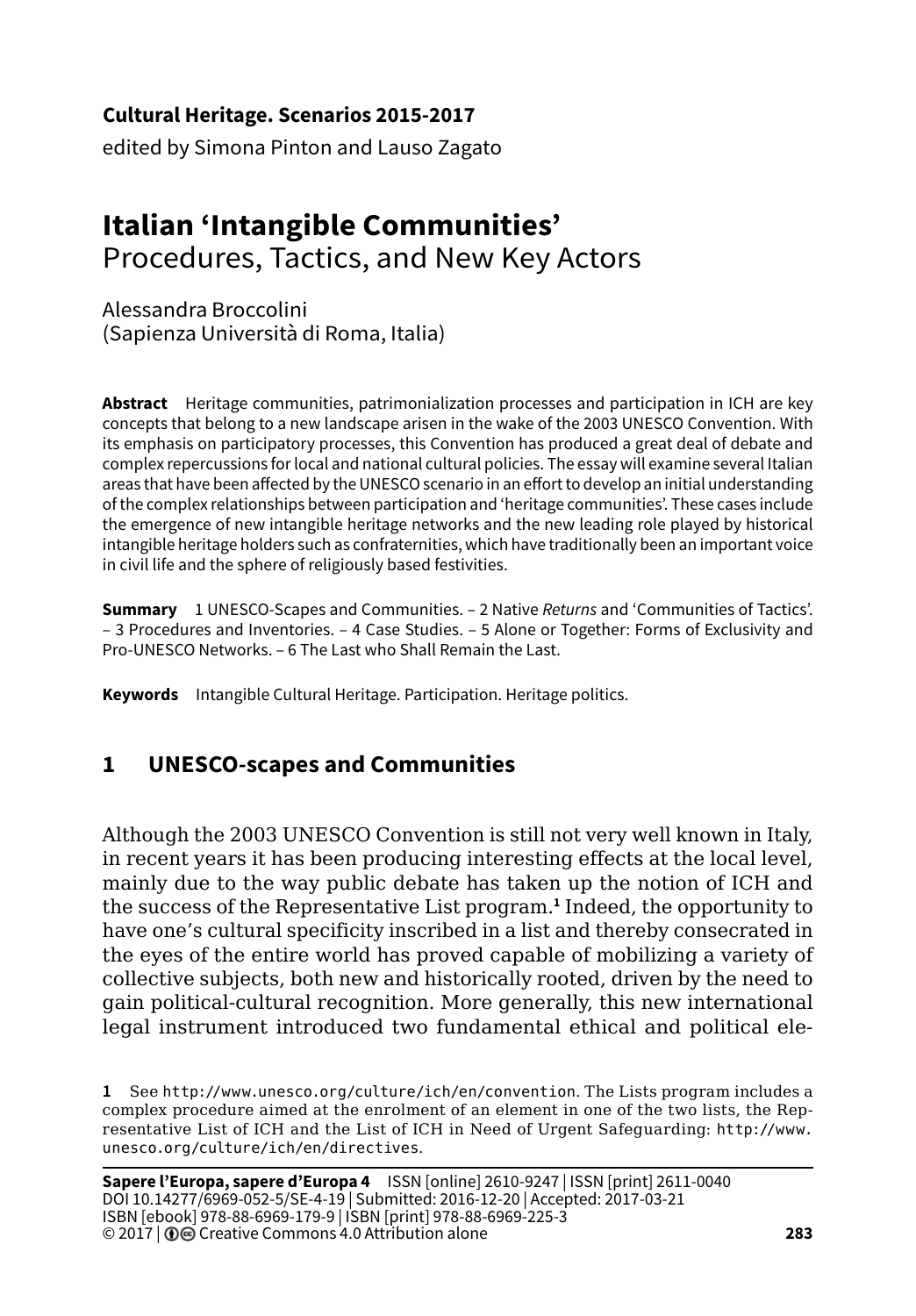ments that have since spread throughout the global imaginary. The first is the concept of 'cultural diversity' and human creativity understood as elements of global value (heritage) within the sphere of human rights. The second is the practice of 'safeguarding', which indicates collective actions aimed at ensuring the transmission of cultural diversity as a means of fostering inclusion, dialogue, and exercising democracy.**<sup>2</sup>**

Following the ratification of the 2003 Convention in 2007, the Lists program gave rise to new forms of activism and local-level change in Italy, which are variously involving both institutions and various groups, with the emergence of political and economic interests and new enthusiasm for CH (Broccolini 2012). It is therefore worthwhile to ask ourselves what effect the UNESCO imaginary is having on what we have come to term *heritage*  communities,<sup>3</sup> by which I mean the new form taken by existing entities who are increasingly aware of the global value of their heritage resources, but also the new subjects we might call "new heritage communities", actors who are undergoing a process of change as yet largely unexplored. Indeed, the 2003 UNESCO Convention presents an intentionally broad idea of community and groups**<sup>4</sup>** but referring to a sense of continuity with the past.**<sup>5</sup>** But many of these new actors actually express new ways of thinking of themselves as collective subjects and new ways of *making community*.

#### **2 Native** *Returns* **and 'Communities of Tactics'**

I would like to begin with Pietro Clemente's observation that interprets the UNESCO-scape in the framework of civil society growth. In his words, "the use of increasingly popular UNESCO procedures represents a new factor of competition for social subjects who used to be marginalised by cultural choices; at the same time, however, it represents a chance to participate in an international civil society that involves more and more factors of recognition and fewer and fewer factors of conflict" (Clemente 2011).

Anthropologists tend to view the relationship between the Convention and these collective subjects in multiple different ways; they are divided

**2** There is a vast literature on ICH and the 2003 UNESCO Convention. See Bortolotto 2008; Zagato 2008; Smith, Akagawa 2009; Skounti 2011; Lourdes, Amescua 2013; Mariotti 2013; Lapiccirella Zingari 2015.

**3** The term HC derives from the CoE Faro Convention which, in art. 2, states that such a community "consists of people who value specific aspects of cultural heritage which they wish, within the framework of public action, to sustain and transmit to future generations".

**4** In the preparatory work leading up to the Convention, the experts tasked with developing a glossary of terms defined the community as "people who share a self-ascribed sense of connectness" (as quoted in Blake 2009, 51).

**5** What Maguet refers to as "communauté originaire" (original community) (Maguet 2011, 57).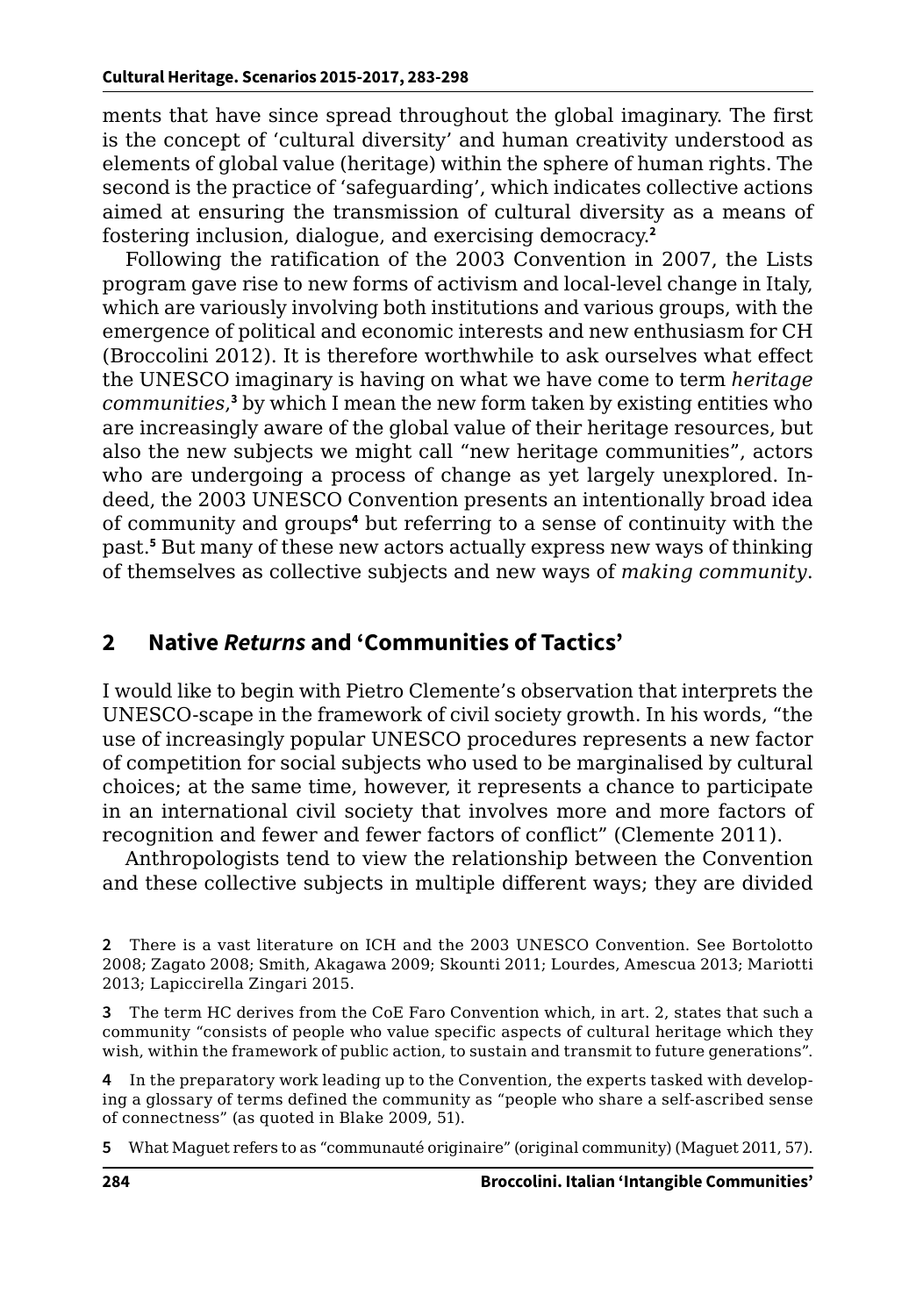between those who see it as a new tool for emancipation and participation (through new forms of identification), and critics, who instead see it as a hegemonic instrument for commodifying cultural expressions and essentializing identities. Scholars working on these issues have summarized some of the strongest criticisms that anthropologists levelled at the Convention when it was first developed (Bortolotto 2008, 79); one of these critiques is based on the concern that the Lists risk politicizing or bureaucratizing expressive practices rather than having the positive effect of fostering participation in civil society.

In anthropological terms, this issue can be traced back to the broad, foundational debate on identity politics in the twentieth century, in which the idea of community was broken down by race, class, ethnicity, status, gender, etc. James Clifford has suggested that we take these identity politics seriously, detaching them from a purely exclusivist perspective and recognizing the constitutive role that cultural, ethnic and racial forms of identification play in contemporary politics. Following Hall, Clifford asserted the importance of this 'in-situ' positioning (the politics of identity), arguing that it is crucial in allowing people to express their agentive capacity and take action, including political action:

Communities need to make 'room' for themselves (Turner 1992, 14) in a crowded world. "If in the late twentieth century they have done this through cultural processes of ethnic, regional, tribal (etc.) identification (in tactical combination), this is not something we have the luxury, or the privilege, to lament" (Clifford 2000, 96-7).

And yet, what the new millennium mainly appears to have produced within the broad constellation of identity politics is an acceleration of 'returns' to local worlds, moves that can be read as a contemporary way of acting in the complex world of post-modernity for both indigenous communities, which hold increasingly well-defined positions in the contemporary political-cultural scene (Clifford 2013), and other forms of cultural identification. In relation to the most widely debated identity politics of the twentieth century, the notion of ICH constitutes a next-generation identity variable – a 2.0 idea – in which the local sphere is connected to a variably-configured idea of community that involves local revitalized historical formations as well as new inventions defining new collective movements, where these intersect with local, national and supranational levels in highly divergent ways.

Moreover, this global tool (the 2003 Convention) that refers to standardized international procedures (the Lists) represents a further 'doubleedged' variable in the new politics of intangible heritage. This variable threatens to potentially 'reduce' cultural diversity within the structure of international standards; at the same time, it also functions as a new site of legitimacy for both old and new groups in the collective arena of *humanity*, in a plural dimension. From this point of view, both the procedures for seeking inclusion in the List, which are generating veritable communities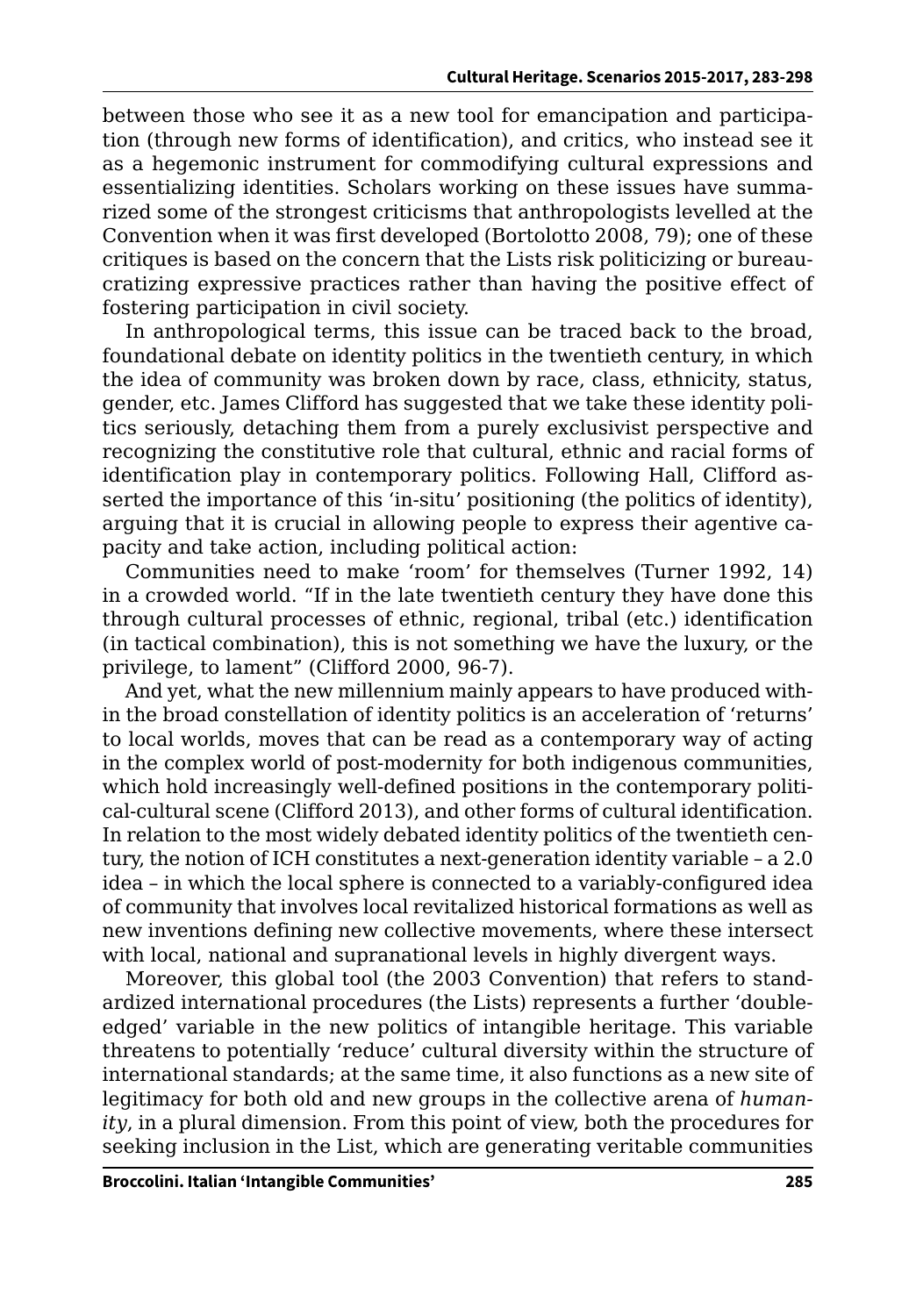of *tactics* associated with intangible heritage (instead of communities of 'practice' as scholars usually find), and Clifford-style *returns* to native dimensions (Clifford 2013) are two sides of the same coin and the same positioning of groups and communities in the world of heritage.

In particular, the notion of *tactics* might prove the most useful for reading the mobile landscape in which individuals and groups maneuver within the procedural structures produced by international bodies and filtered down through the variable geometry of national policies. To borrow de Certeau's well-known distinction between strategy and tactics and frame the former as top-down institutional procedures and the second as the spaces of action subjects produce within and between the strands of global procedural webs (De Certeau 2010, 69 ff.), it becomes clear that the UNESCO scenario produces spaces of action in which subjects tactically maneuver in various ways in search of spaces, possibilities, meaning, advantages and visibility. This takes place within different forms of 'cultural intimacy' characterized by interesting and unprecedented tactical forms that play out between local entities and institutions in relation to the various procedural scenarios (that of UNESCO, at the national level, etc.). However, unlike de Certeau's consumers, in this case the primary element is achievement of the goal (being inscribed in the List?), and this generates a space of action in ways that are instrumental rather than subversive.

#### **3 Procedures and Inventories**

Has the world of UNESCO procedures for ICH ever been studied anthropologically? To begin to observe it in a way that sheds light on its relationship with 'UNESCO-directed' communities, there are multiple levels to consider: 1) the international level of procedures; 2) the national level, in which procedures are applied by the State, which entails filters, validations, adaptations and relationships with local stakeholders; and 3) the local level, in which the communities involved take action. While the first level already involves complex procedures of negotiation as part of the work that characterizes the Convention and its implementation, the second and third tiers in particular call into question the notion of 'tactics'. At the same time, however, we must keep in mind that these local articulations more frequently host a space of action that gives rise to initiatives, creative projects, new ways of relating and competing for visibility that go beyond exclusively goal-oriented effects (achieving inscription in the List).

The 'UNESCO-directed' communities are required to relate with two procedural universes. The first is the application file for obtaining inclusion in the list, the second is the inventory which, although part of the form (specifically, it is criterion R.5 of the file), tends to develop a life of its own, as I will show.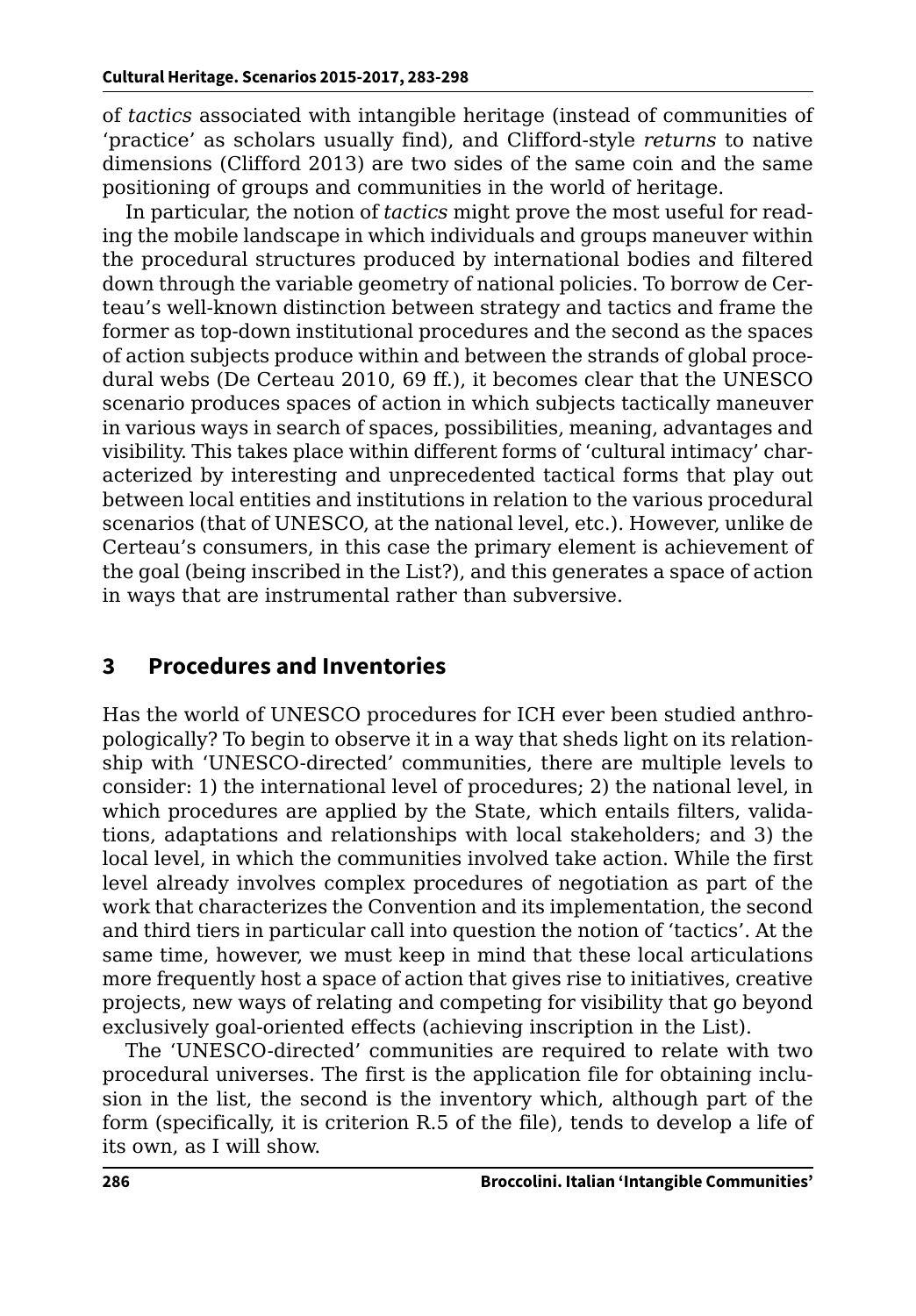In Italy, the procedure for the ICH file, which is regulated by the Operational Guidelines,**<sup>6</sup>** is applied by means of an additional *sub-procedure* established through an agreement between the Italian National Commission for UNESCO (CNIU) and other institutions involved in this field.**<sup>7</sup>** This sub-procedure constitutes the Italian State's field of action and, as described on the Italian UNESCO site, involves the following steps: to begin, nomination proposals are forwarded to CNIU, which evaluates each proposal and forwards it to one of the appointed ministries MiBACT or MIPAAF; these Ministries then contact the applicant and assess the proposal within 180 days from the time the file is submitted. The second step involves the Ministry informing the CNIU of the results of its examination. The CNIU then makes a judgment of its own and communicates this judgment to the Ministry of Foreign Affairs, which forwards the decisions to the Italian representative of UNESCO. The Italian representative in turn forwards the file to the UNESCO Secretariat of the Convention. These convoluted dynamics are the context in which all the intricacy of the negotiations among the multiple stakeholders involved in the different phases of file presentation takes place: the bureaucratic phase of procedures, the political phase of relationships, and 'scientific' discourse. Furthermore, although according to the 'spirit' of the Convention inscription in the List should not represent an award 'bestowed' by UNESCO but rather a starting point for safeguard policies, in reality the complexity of the operations means that List inclusion is perceived as a highly competitive and therefore award-oriented process by both local people and institutions.**<sup>8</sup>** This fact exacerbates participants' tendency to act instrumentally and tactically ('beating the competition'),<sup>9</sup> but it also fosters more creative and agentive aspects in terms of relationships and practices.

The matter of the inventory issue is likewise quite complex because, as I have explained elsewhere(Broccolini 2011, 2016), Italy has a lengthy tradition of technical-scientific cataloguing of CH, including forms of ethnographic heritage (*beni demo-etno-antropologici*); in Italy, however, the

**6** http:/[/www.unesco.org/culture/ich/en/directives](http://www.unesco.org/culture/ich/en/directives).

**7** [http://www.unesco.it/it/PatrociniCandidature/Detail/206 and http://unescoblob.](http://unescoblob.blob.core.windows.net/pdf/UploadCKEditor/Procedura%20invio%20candidature%20nelle%20liste%20UNESCO1.pdf) [blob.core.windows.net/pdf/UploadCKEditor/Procedura%20invio%20candidature%20](http://unescoblob.blob.core.windows.net/pdf/UploadCKEditor/Procedura%20invio%20candidature%20nelle%20liste%20UNESCO1.pdf) [nelle%20liste%20UNESCO1.pdf](http://unescoblob.blob.core.windows.net/pdf/UploadCKEditor/Procedura%20invio%20candidature%20nelle%20liste%20UNESCO1.pdf) (2017-12-15).

**8** Indeed, local rhetoric (and local media outlets) often refers to these applications as if they were real competitions, with expressions such as: "we have to win the UNESCO prize"; "we did it"; "we made it into the final round"; "we have been defeated", "the race to UNESCO has begun...", "we have passed the feast of…" etc.

**9** In the course of the Intergovernmental Committee held in Bali in 2011, due to the high number of applications submitted by the states, it was decided that each state would submit only one application per year for the Representative List. This decision has increased the level of competitiveness inside each state (Mariotti 2013, 90).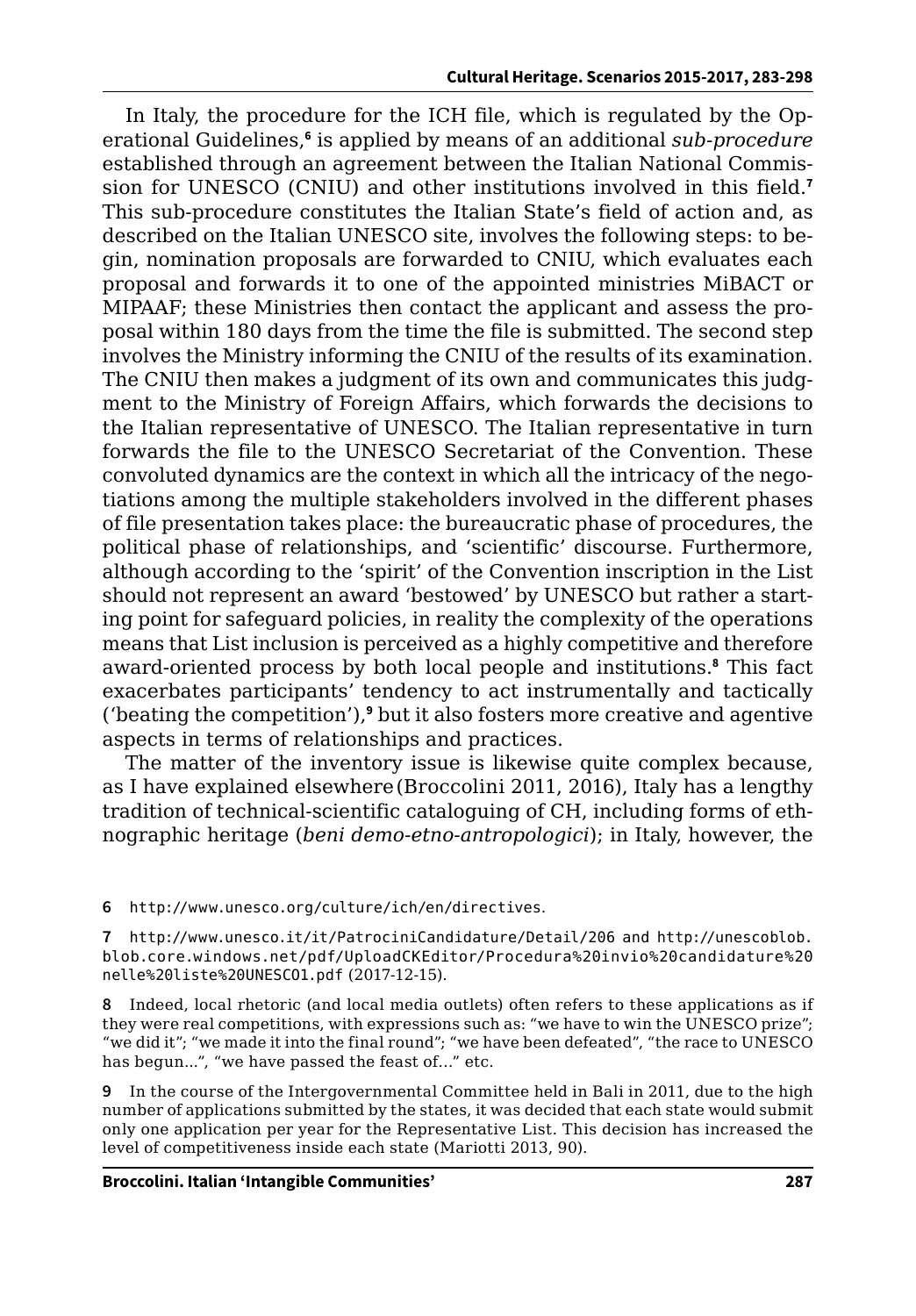purpose of such cataloguing has historically been scientific (involving disciplinary expertise) rather than 'social' as suggested by the Convention. As a result, on the basis of the current Code (*Codice dei Beni Culturali e del Paesaggio*, 2004), cataloguing in Italy has been carried out through a procedure that does not encompass community participation as intended by the Convention; rather, it is connected exclusively to measures for protecting the heritage in question. Even when the institutions involved have introduced simplified inventorying procedures**10** to facilitate applications for inscription on the List, these procedures have been perceived as challenging for individuals to use. In practice, local actors are not free to produce the inventory of their choice for the nominations; they are obliged to follow ministerial procedures that require experts be brought in. In this context, local actors have trouble understanding the purpose of the cataloguing forms. They often fail to grasp the 'social' purposes of the inventory process and instead experience it as a bureaucratic hurdle that must be overcome as quickly as possible in order to 'move the nomination along'. This field is also home to a complex constellation of negotiations, practices and 'sub-procedures' involving various central bodies who sometimes appear to be on the 'side' of local interlocutors and at other times do not.

### **4 Case Studies**

At this point, having outlined the 2003 Convention's universe of procedures, it might be said that the Convention embodies an implicit *aporia* that can be seen in its oscillation between self-recognition by the participating subject and validation by state actors. In view of this oscillation, it makes sense to ask what effect the establishment of the Lists is having on both traditional spaces of participation and the emergence of new collective heritage actors. Can it be argued that the 2003 Convention has rendered the expressive forms related to ICH more institutional and political? There are many possibilities, ranging from greater institutional rigidity (with the creation of new offices and regulations), the emergence of new lobbying interests, including private actors (e.g. Foundations, Agencies and Consortiums) and, on the opposite end of the spectrum, new creative examples of participation.

There is also another factor to consider, namely the new relationship being created between collective subjects and a new idea of global public space triggered by UNESCO procedures (Maguet 2011, 60). Through their

**<sup>10</sup>** From ICCD ministerial form (the BDI sheet) which has long been used for UNE-SCO nomination inventories, procedures have now adopted the simplified MODI sheet; available at http://[www.iccd.beniculturali.it/index.php?it/459/micromanuali/](http://www.iccd.beniculturali.it/index.php?it/459/micromanuali/micromanuali_533a7d77d3bc7/16) [micromanuali\\_533a7d77d3bc7/16](http://www.iccd.beniculturali.it/index.php?it/459/micromanuali/micromanuali_533a7d77d3bc7/16).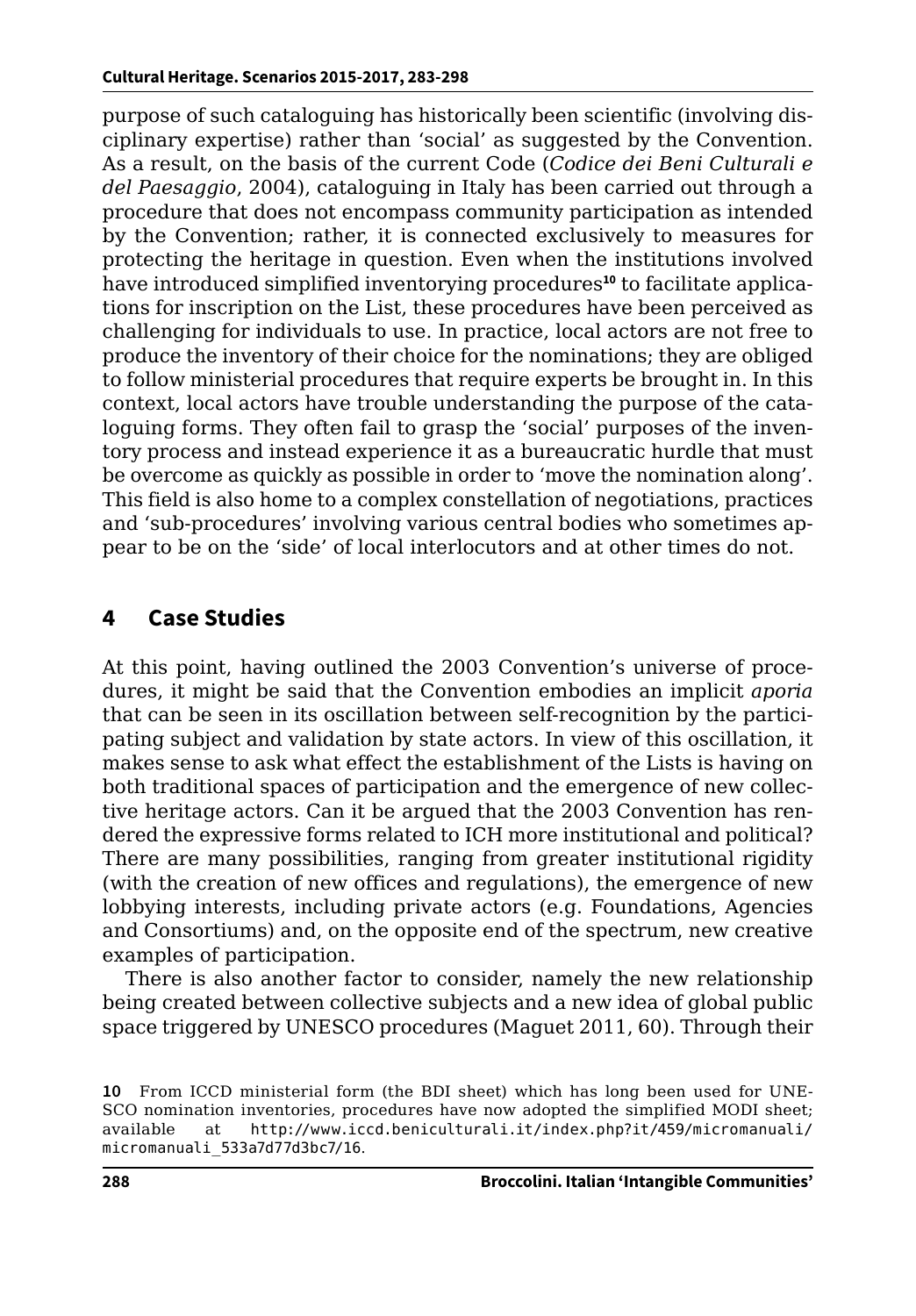engagement with the Convention, social subjects are required to step out onto a global public stage.**<sup>11</sup>** It has been argued that this process involves groups devoid of political status or economic power (Maguet 2011, 49), but more often this emergence seems to foster the political dynamism and formation of pro-UNESCO list interest groups or 'communities of tactics', with the 2003 Convention used as a tool to promote spheres of interest and power that go beyond its apparent goal. In the short term, it is hard to discern how positive or negative this might be; some cases exemplify a model of pluralism involving many local voices while others instead suggest an instrumental or self-serving use of the concept of ICH.

Anthropology can move beyond unconditionally critical or generically enthusiastic positions and instead contribute to a critical reading of these processes and 'tactical' forms through the fundamental role of critical ethnography, which can aid us in interpreting local cases and processes that would otherwise be represented one-dimensionally by local or institutional actors. By now, there are a good number of cases involved in UNESCO nomination processes in Italy, but very few ethnographic investigations.**<sup>12</sup>** These cases are extremely heterogeneous and it is only through an ethnographic gaze that they can be understood in their complexity; nonetheless, these cases can help us, even temporarily and partially, to gain an initial overview of the different forms of activism emerging in local pro-UNESCO politics and their different interpretations of the notion of community.

At first glance, the two main variables that impact collective subjects seem to be, firstly, the *top-down* or *bottom-up* nature of applications and, secondly, their local dimension, with a difference between applications exclusively focused on specific local 'elements' and network nominations involving multiple different areas, with the areal factor (nominations covering an even larger geographical area) still in an experimental phase.

The variety and, at times, creativity that fuels these applications suggests that the notion of ICH increasingly transcends the 'demo-ethnoanthropological' field of so-called 'traditions'; rather, for good or ill, this notion is extending to encompass extremely broad visions, some of which are interesting in terms of their social and imaginative repercussions, others of which are motivated by purely economic interests.

**12** In terms of ethnographic investigation, the work Palumbo carried out on eastern Sicily in relation to WH was seminal from the 90s to 2000 (2002, 2003, 2006).

**<sup>11</sup>** Provided, however, that they not enter into competition with local state bodies and that they ensure the 'domestication' of the elements, which must not contradict supposedly universal principles and the aesthetic sensibilities of the global public (Maguet 2011, 66, 68).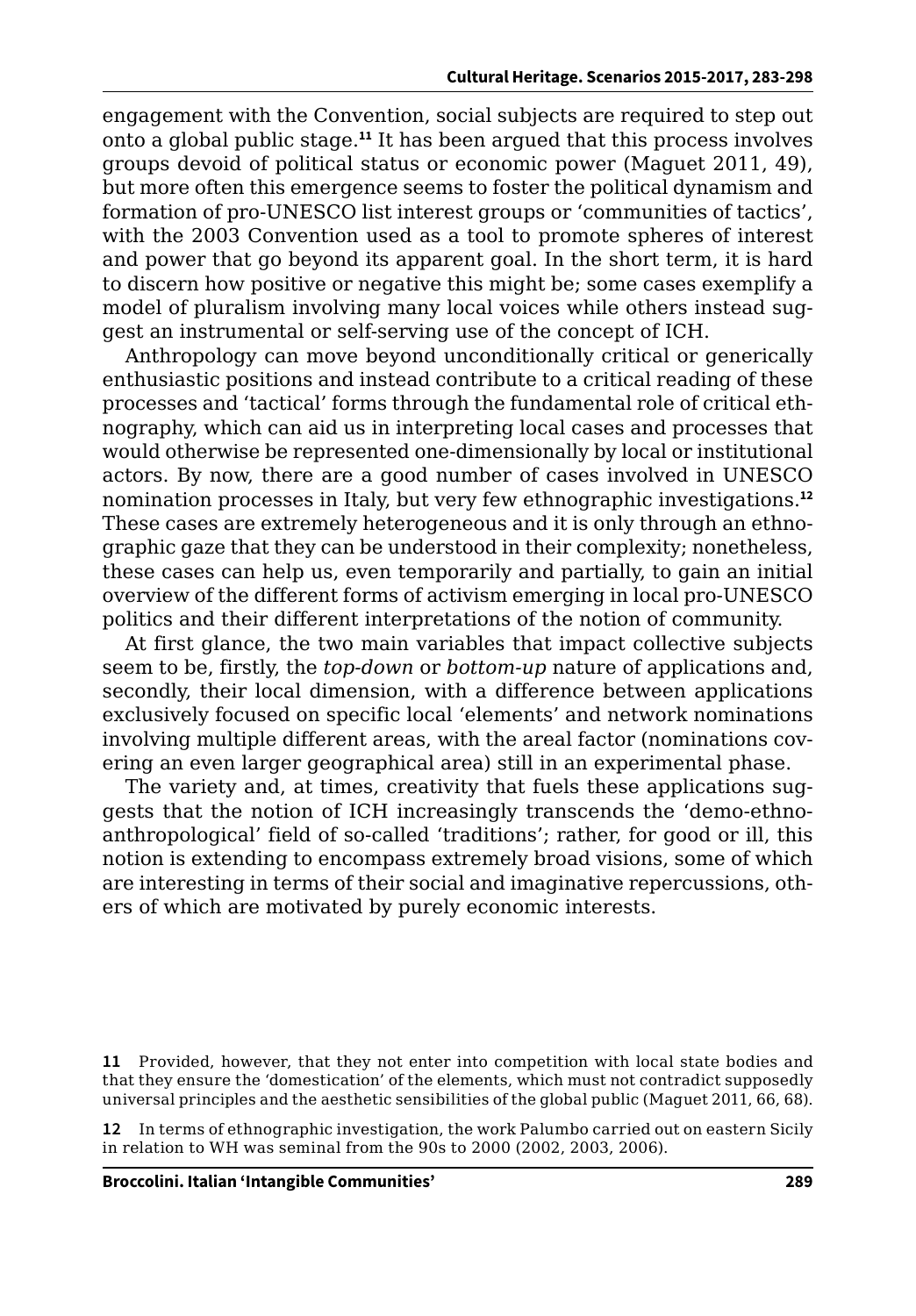### **5 Alone or Together: Forms of Exclusivity and Pro-UNESCO Networks**

Within the UNESCO nominations the notion of *community* seems to be taking on a wholly institutional and political character. In most cases, local institutions are the ones to launch the application, and they are then joined by other collective subjects; in other cases, autonomous 'scientific committee' are supported by institutions; in yet other cases, historically entrenched collective actors such as confraternities or pre-existing local committees act to bring in institutions and scholars. Another interesting development is the way consortia and associations originally created to promote commercial products sometimes 're-orient' themselves to focus on UNESCO recognition.

Of the approximately 40 Representative List nominations submitted to the CNIU in recent years,**<sup>13</sup>** the most successful Italian ones at the local level have been single applications for specific local elements, especially festive events, which have involved decisive action by their respective municipal institutions as well as the mobilization of old and new forms of community. These include several religious feasts: the Fracchie of San Marco in Lamis (the sacred fires lit in the province of Foggia for Good Friday),**<sup>14</sup>** the feast of San Efisio in Cagliari,**<sup>15</sup>** the Misteri of Campobasso for Corpus Domini, the Luminaria in Pisa**<sup>16</sup>** and the Ardia of San Costantino.**<sup>17</sup>** However, to date none of these has been selected by the Italian govern-

**13** This data are hypothetical rather than official, as neither the CNIU nor the two ministries in conjunction (MiBACT and MIPAAF) have provided precise data regarding the nominations. See Mariotti 2013.

**14** The Fracchie application was prepared by two scholars, Gabriele Tardio, a local historian from Gargano, and the architect Nicola Maria Spagnoli, an official at MiBACT, and supported by the Province of Foggia and Region of Apulia with a more controversial contribution from the city, as well. Over time, this application has engaged with an international network of similar practices related to sacred fires, and recently it gave rise to an association whose aims include the promotion of the candidacy.

**15** The applications for the Scioglimento del Voto rite and the feast of St. Efisio were intensely promoted by the Municipality of Cagliari with the involvement of 4 other municipalities involved in the pilgrimage as well as the Archdiocese and the archconfraternity Gonfalone della Madonna del Riscatto.

**16** The nominations of the Luminaria of Pisa and Misteri of Campobasso likewise enjoyed strong support from the municipalities of Pisa and Campobasso respectively; in the latter case, the application also involved assistance from the University of Molise and the anthropologist Letizia Bindi.

**17** The horseback procession in honour of the Roman emperor Constantine in Sedilo, Sardinia. This case also involves an initiative by the City of Sedilo in the province of Oristano, with the establishment of a scientific committee made up of former officials from local agencies and universities as well as scholars.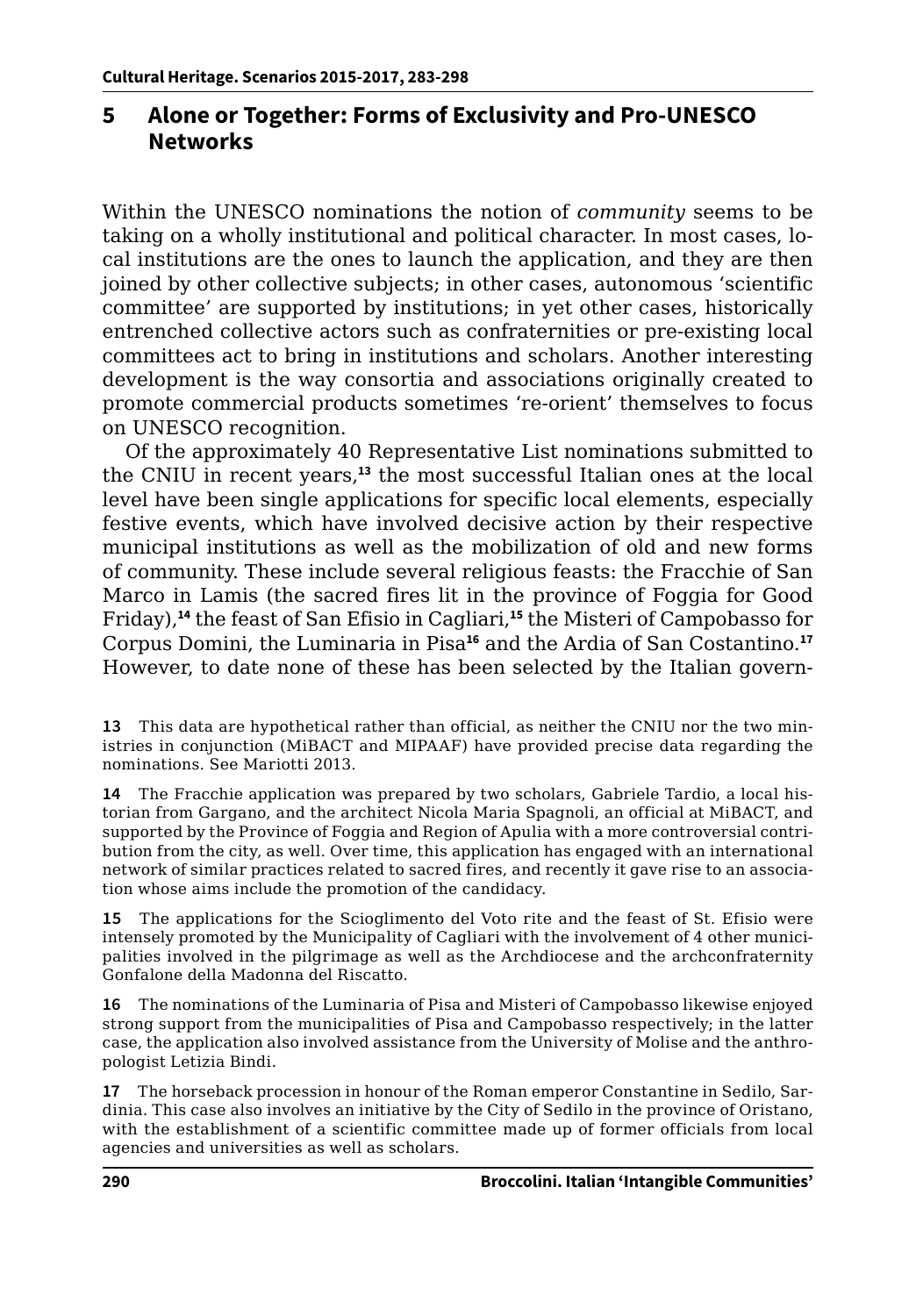ment for submission to the UNESCO Convention Secretariat. Historical reenactments, often associated with religious figures and events, have also enjoyed some success in the UNESCO imaginary and several have been nominated, including the Perdonanza in L'Aquila,**<sup>18</sup>** the Parata dei Turchi in honour of San Gerardo, the Giostra del Saracino in Arezzo, Calendimaggio in Assisi, and the Giostra della Quintana in Foligno.**<sup>19</sup>** The Palio of Siena is a case all its own, having been embroiled in conflicts stemming from opposition by animal rights groups that ended with the application being withdrawn (Broccolini 2011, 2015). About carnivals instead, so far, only the Viareggio Carnival presented a nomination, sponsored by its dedicated Foundation and local town council.

Other lesser-known projects are surprising in terms of their interpretive ability and the economic implications associated with the commercial promotion of their products. These include the intangible heritage nomination of the historical families of the Medici Grand Duke Aristocracy, promoted by the Civic Order of the de' Medici and Prince Don Ottaviano de' Medici of Tuscany;**<sup>20</sup>** the candidacy of Torre del Greco coral artefacts and cameos promoted by Assocoral (the national association of coral producers and traders); and the cultural activities of Salerno's Scuola Medica Salernitana, sponsored by the City of Salerno together with a group of scholars appointed by the city. Most of these applications are still in their infancy, but some are already in the preparatory stage while the three elements already in-

**18** The application of the Perdonanza celestiniana from L'Aquila was promoted in 2010 in the aftermath of the severe earthquake that struck the city. It was initiated by the Abruzzi Deputation of National History (Deputazione di Storia Patria negli Abruzzi) and carried forward by a committee chaired by Francesco Sabatini, honorary president of the Accaademia della Crusca. In the course of the 2015 Intergovernmental Committee of UNESCO, where it had been submitted, the application was postponed due to some missing elements in the compilation of the file. The internet is full of news about the controversy triggered by this 'rejection'; e.g. [http://news-town.it/cronaca/10418-perdonanza-patrimonio-unesco,](http://news-town.it/cronaca/10418-perdonanza-patrimonio-unesco,-ecco-perch%C3%A9-la-candidatura-%C3%A8-stata-bocciata.html) [ecco-perch%C3%A9-la-candidatura-%C3%A8-stata-bocciata.html](http://news-town.it/cronaca/10418-perdonanza-patrimonio-unesco,-ecco-perch%C3%A9-la-candidatura-%C3%A8-stata-bocciata.html).

**19** In Italy, historical re-enactments have been intensely re-invented and patrimonialized over the years by local institutions, and these practices often have specific bodies with dedicated scientific committees (Dei 2017). In fact, all of these cases involve candidacies promoted by municipalities with the involvement of specially appointed organizations and scientific committees. The *Parata dei Turchi* application was sponsored by the City of Poptenza with the support of a Scientific and Technical Committee set up in 2011 just before the application was submitted, together with the Italian Geographic Society. The Giostra del Saracino application was sponsored by the city of Arezzo with the involvement of the 4 districts involved in the Giostra, whereas in the case of the Calendimaggio of Assisi, the application was supported by the Municipality of Assisi together with the Calendimaggio Organization. For the Giostra della Quintana of Foligno, the candidacy was initiated by the City and the Giostra Organization, with its scientific committee.

**20** For more information, see [http://www.de-medici.com/la-storia-della-dinastia](http://www.de-medici.com/la-storia-della-dinastia-medicea-e-della-toscana-rinascimentale-sono-patrim)[medicea-e-della-toscana-rinascimentale-sono-patrimonio-culturale-immateriale](http://www.de-medici.com/la-storia-della-dinastia-medicea-e-della-toscana-rinascimentale-sono-patrim)[dellumanita](http://www.de-medici.com/la-storia-della-dinastia-medicea-e-della-toscana-rinascimentale-sono-patrim) (2017-12-15).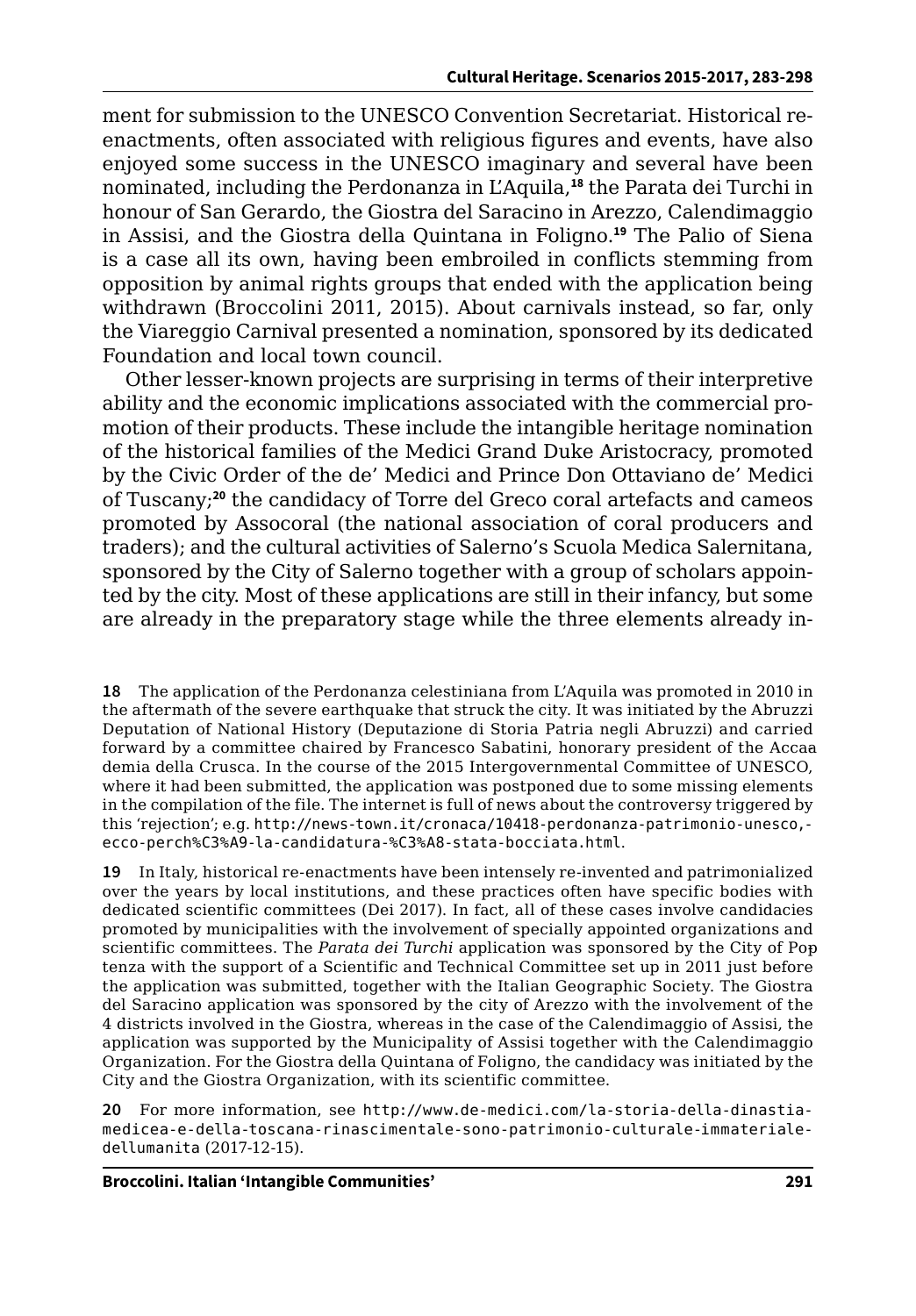scribed in the List have each had their own trajectories. The inclusion of the Sicilian Opera dei Pupi, the first Italian intangible element to be submitted to UNESCO, resulted from the work of the Antonio Pasqualino International Puppet Museum in Palermo (Museo Internazionale delle Marionette),**<sup>21</sup>** the sole proponent of the nomination; the Canto a Tenore of Sardinian pastoralism achieved inclusion thanks not only to its cultural value but also to the decisive intervention of the Province of Nuoro, while in the case of the Traditional Violin Craftsmanship in Cremona, the nomination was actively promoted by the Antonio Stradivari Violin Makers consortium and the Italian Luthiery Association, with support from the City of Cremona.

Against the current of locally-focused initiatives, there are some 'areal' applications that appear to favour cooperation across entire areas; in these cases, however, UNESCO is sometimes 'used' as a tool of commercial promotion. For example, the nomination of Chianti Classico is promoted by the Chianti Classico Consortium; the Ligurian *pesto* application is promoted by the City of Genoa Chamber of Commerce in the Liguria Region and by Palatifini (a food and wine association); there is also the candidacy of the Fascia Olivicola (The Olive-growing area) between Assisi and Spoleto involving the Umbria Region and the Villa Fabri Foundation from Trevi and, lastly, the recent cross-border initiative to list the Alpine Diet, promoted by the Lombardy Region and Valposchiavo in Switzerland. Other examples of area applications have also been proposed in recent years that do not contain a commercial element; specifically the work of the Madonnari in Lombardy, promoted by the municipality of Curtatone in Mantua; the Comralità Alpina del Trentino (Alpine Choral arts of Trentino), a regional area application presented by the Trentino Choir Federation with the support of several choir group presidents, and Musica e Danza in Val Resia (the Music and Dance heritage of Val Resia), a valley in the province of Udine that has retained a Slavic cultural and language. This last nomination has been promoted by the municipality of Resia and supported by the Friuli region.

The trend of creating networks among actors spread across multiple territories represents a quite different phenomenon, however. Rather than being developed from the bottom-up through 'dialogue among people', these networks often appear to derive from strategic efforts of promotion. Several new groupings have formed thanks to a boost from above, such as the Mediterranean Diet, a transnational network application that has received powerful ministerial backing in Italy<sup>22</sup> and been framed as a

**<sup>21</sup>** Both the Sicilian Opera dei Pupi and Sardinian Canto a Tenore were proclaimed in 2001 and 2005 in the *Masterpieces of the Oral and Intangible Heritage* program, and only later inscribed in the Representative List. For an exploration of the effects of such proclamations on local areas, see Bortolotto 2008.

**<sup>22</sup>** The nomination of the Mediterranean Diet involved four countries bordering the Mediterranean: Italy, Spain, Greece and Morocco, recently extended to also include Portugal,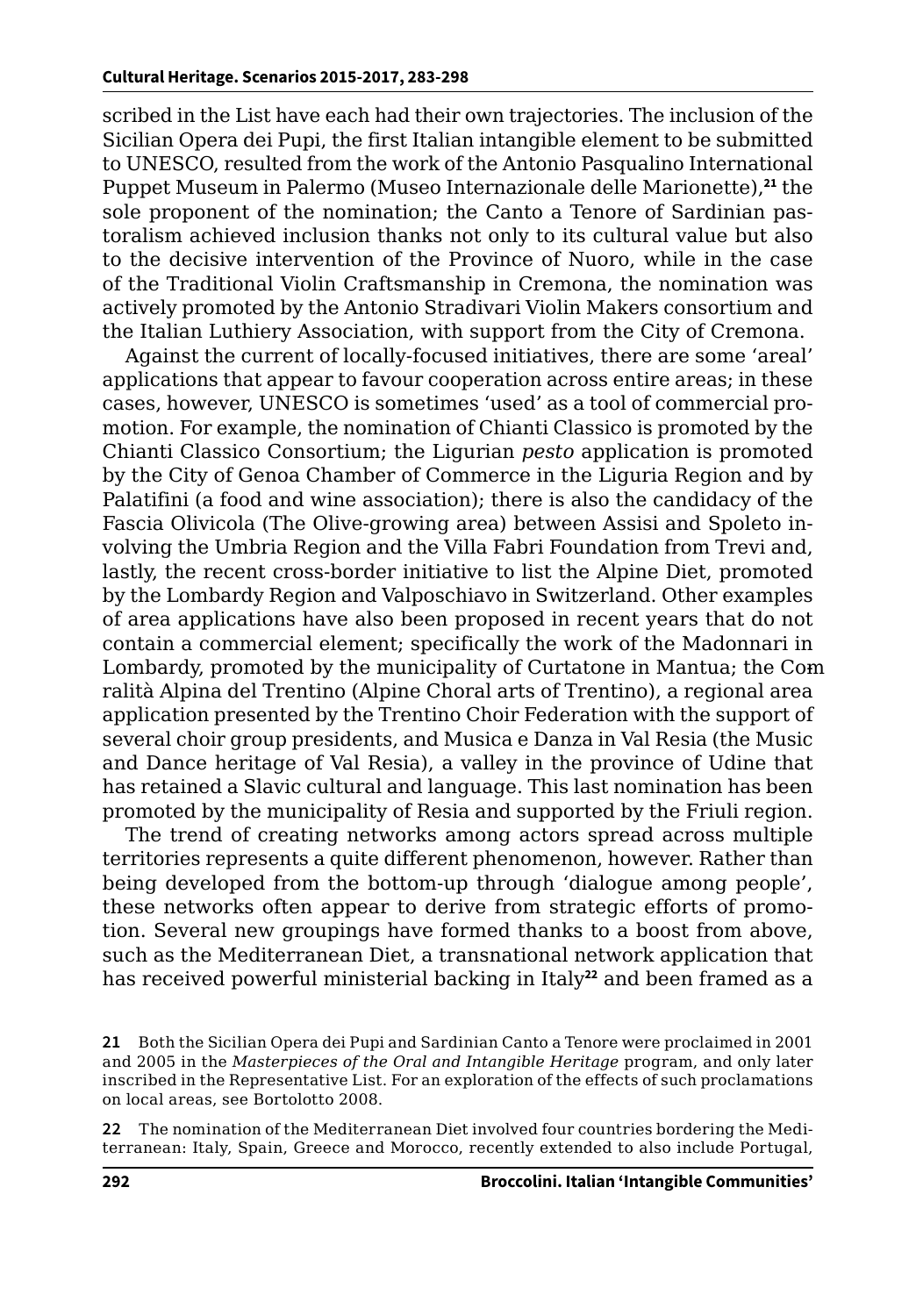medical-nutritional issue. In this case, the model of community employed is that of the scientific community, while local area practices and forms have received little attention. It is hard to make out the role played by local *heritage 'bearers'* or everyday consumption practices in this application, but it might nonetheless produce interesting effects. Indeed, in southern Italy the listing of the Diet in 2010 has begun to produce new scientificnutritionist collective forms, such as associations, academies, movements, foundations etc.**<sup>23</sup>**

The networks being created among municipalities, established ad hoc for the purposes of drafting UNESCO applications, have somewhat similar connotations but to a different degree. For instance, the Rete delle Grandi Macchine a spalla italiane (Network of Celebrations of big shoulder-borne processional structures) was formed especially to apply for recognition and, in 2013, it achieved the inclusion of the four feasts of Viterbo, Nola, Palmi and Sassari; many saw this as a virtuous model of networking and dialogue between communities. Before the UNESCO era, these communities had little to do with each other but, thanks to a third subject created ad hoc for the application, they have now begun to develop new neighbourly relations between groups of heritage-bearers; this process will need to be monitored over time, given that the current field of local policies is characterized by heated competition among municipalities as well as a serious risk that expressive cultural forms might be rendered more fixed and rigid.**<sup>24</sup>**

A second type of cases involve networks established before UNESCO as economic interest groups that have since come to view UNESCO nomination as an opportunity to promote their products. An example of this is the truffle culture nomination pursued since 2011 by a national association, the Associazione Città del Tartufo (Truffle Cities Association). This is a powerful initiative made up of approximately 50 actors including municipalities and other local authorities spread across 11 regions; it also has a specific organisational structure, with a steering committee of mayors, and is supported by testimonials from prominent entertainment and political figures.**<sup>25</sup>** In the wake of Turkish coffee's listing, Espresso Italian coffee has

Croatia and Cyprus. The application has been proposed for Italy by the Ministry of Agriculture intercepting a request from Spain (Scepi, Petrillo 2012; see Broccolini 2012b).

**23** For example http:/[/www.associazionedietamediterranea.it](http://www.associazionedietamediterranea.it) (from Pioppi); http:// [www.fondazionedietamediterranea.it](http://www.fondazionedietamediterranea.it) (in Ostuni); http://[www.dietamediterraneanicon](http://www.dietamediterraneanicotera.it)[tera.it](http://www.dietamediterraneanicotera.it) (in Nicotera); http://[www.movimentodietamediterranea.it](http://www.movimentodietamediterranea.it) (in Cosenza). See also Broccolini 2011, 45; 2015, 185-186; Moro 2015; Scepi, Petrillo 2012.

**24** Giving rise to foundations, for instance, as in the case of Gigli Foundation in Nola (Ballacchino 2012).

**25** See for instance http:/[/www.massimodalema.it/doc/19051/tartufo-patrimonio-unen](http://www.massimodalema.it/doc/19051/tartufo-patrimonio-unesco-dalema-sosterro-candidatura.htm)[sco-dalema-sosterro-candidatura.htm](http://www.massimodalema.it/doc/19051/tartufo-patrimonio-unesco-dalema-sosterro-candidatura.htm).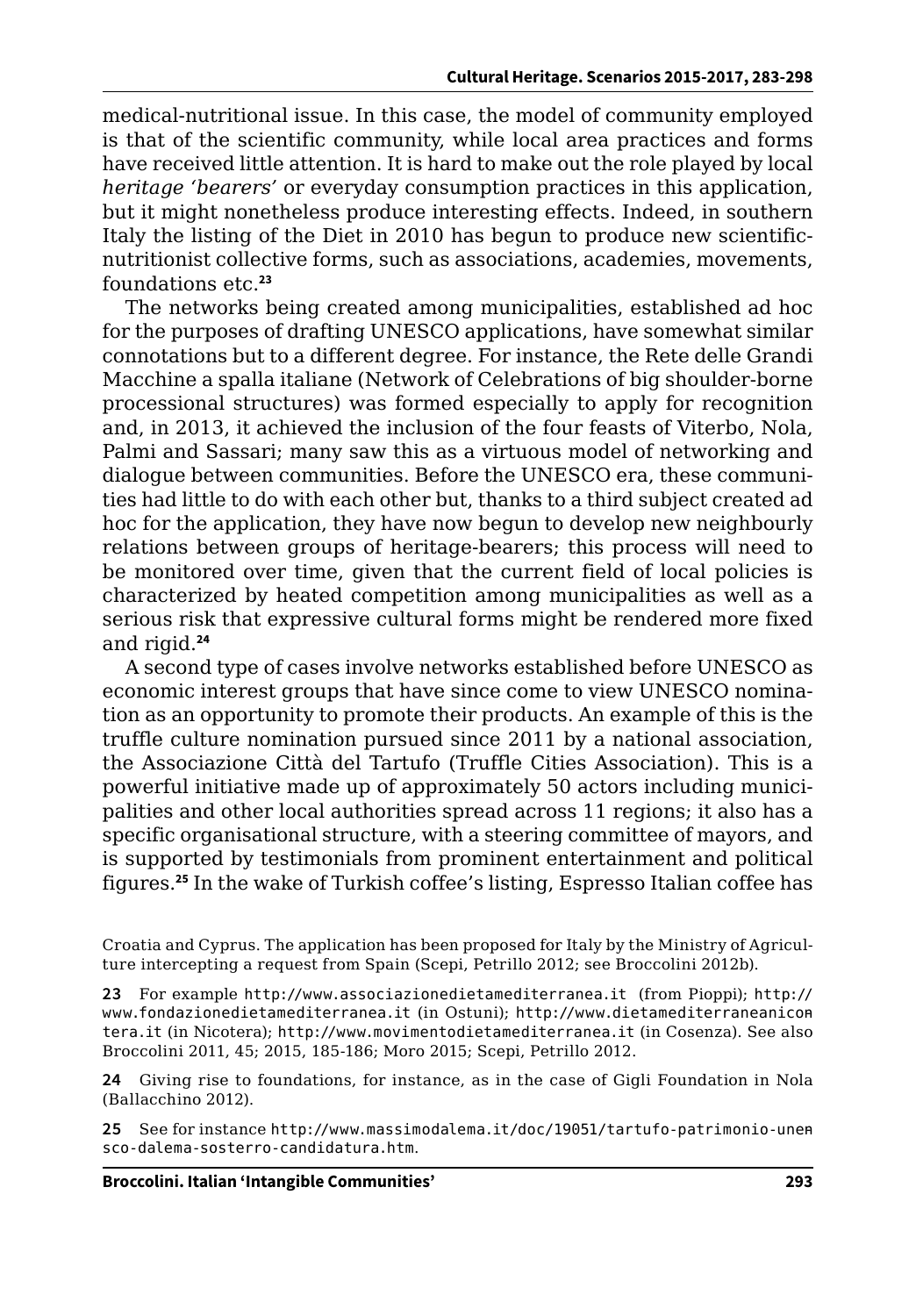also applied for inclusion. This application, promoted the National Italian Espresso Institute and the Consortium for Protecting Traditional Italian Espresso Coffee, definitely appears to be an example of cultural promotion in the interests of an economic-commercial 'product'. The network project Europassione per l'Italia, in contrast, was developed by a cultural association with the aim of networking the communities that engage in rituals associated with the Holy Representation and Death of Christ. Since 2012 this association has been pursuing UNESCO List inclusion for the 35 local collective actors involved in the network.

There are other interesting and surprising proposals we might examine, as well, such as the candidacy of Women's Intangible Labor (Lavoro Immateriale delle donne) promoted by the Stati Generali delle Donne and Enterprising Girls, a thought-provoking 'gendered' example in which the idea of ICH is extended to include a highly significant economic-labor issue. The final example I wanted to mention is evocative rather than associated with specific 'element' or collective subjects: in Western Sicily, some high school students have proposed the transnational nomination of the Rotta dei Fenici (Route of the Phoenicians) as a site of dialogue between the two shores of the Mediterranean.

On the other hand, some historical 'bearers' of intangible heritage have begun to play a more central and public role, although much less institutional or economic-commercial than the previous network applications. These 'networks' from below include the Italian Lace (Merletto italiano) nomination, which brings together 16 lace-making communities led by the community of Bolsena (Lazio). In addition, it is worth noting the role played by confraternities, who have come to represent a significant presence in political and civic life in many local areas. For instance, the association SIMBDEA**<sup>26</sup>** is carrying out interesting work in Mussomeli, a village in the province of Caltanissetta in central Sicily that is known for an important form of confraternal polyphonic singing.**27** In this case, the *historical heritage communities* themselves developed a desire to dialogue with the world of scholars and make their 'debut' on the public stage of UNESCO recognition.**<sup>28</sup>** Though still in its initial stages, this process is already giving rise to new and unprecedented networks, in this case activated directly by

**26** SIMBDEAis a professional association of demo-ethno-anthropologists who deal with ethnographic museums and ICH ([https://www.facebook.com/simbdea/?fref=nf](https://www.facebook.com/simbdea/?fref=nf).)).

**27** These songs, called 'laments', are performed by five confraternities in association with the Holy Week rites. This form of singing was registered with the REIS, (Registro delle Eredità Immateriali della Sicilia) in 2014.

**28** See for instance *Il Patrimonio Culturale Immateriale: una risorsa per la Comunità*, organized by the archconfraternity SS. Sacramento della Madrice di Mussomeli in October of 2014. Pietro Clemente, Katia Ballacchino and I participated in this event on behalf of SIMBDEA.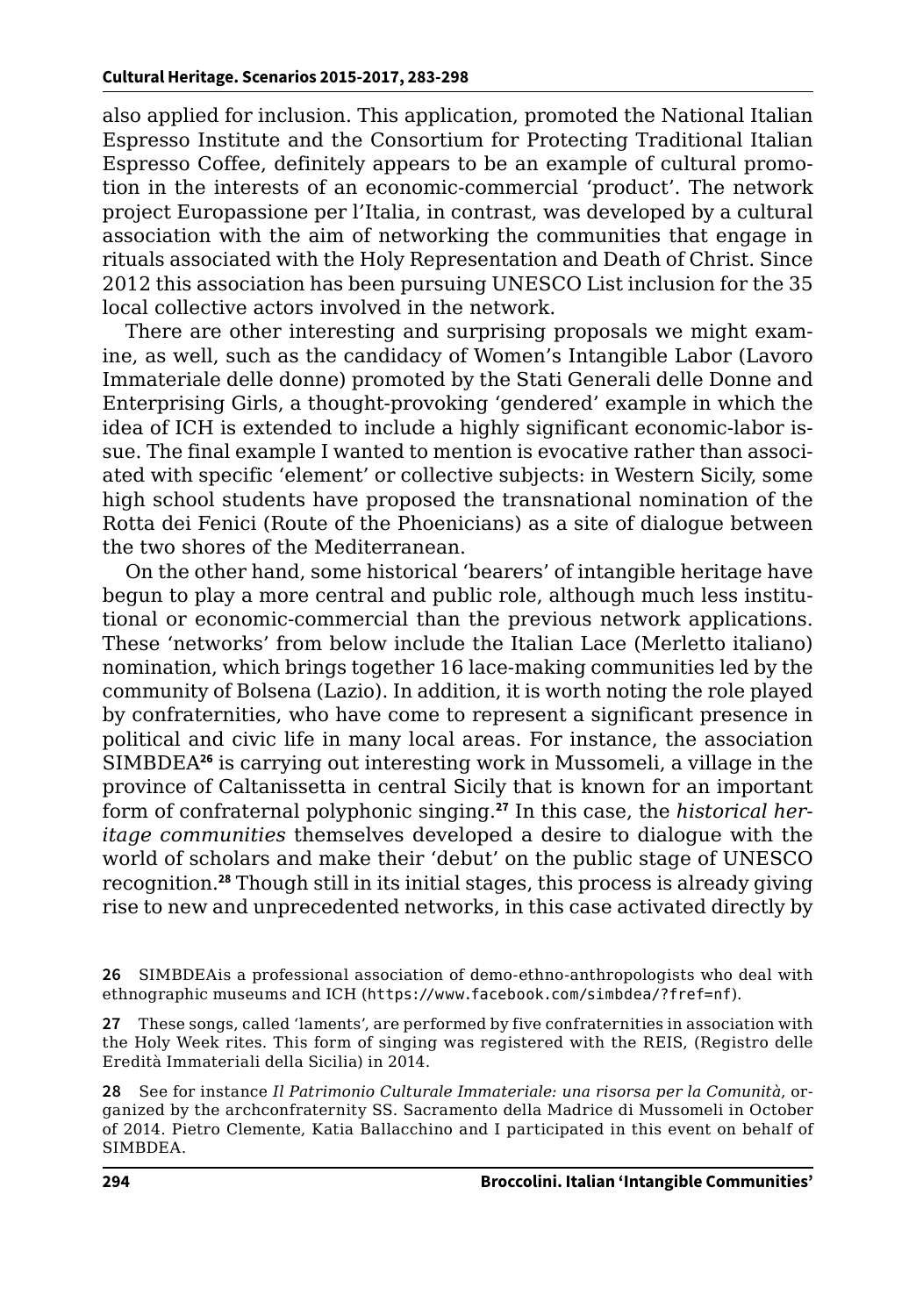the players themselves (over the past few months, a European network has been developed bringing together actors who practice traditional forms of polyphonic singing in the Mediterranean area), thereby providing a clear example of the newly leading role played by traditional subjects. This is a bottom-up process that is deeply rooted in the local political and cultural scene. As a last example, there is an application that is thematic and detached from specific local areas rather than networked, specifically the nomination of Opera Lirica, developed by the Cantori Professionisti d'Italia Association, subjects who are directly involved in the preservation of Opera singing.**<sup>29</sup>**

## **6 The Last who Shall Remain the Last**

In this scenario that has become increasingly articulated and complex over the years, I would like to conclude by considering the last category of actors, specifically marginal groups who speak neither English nor French and have not had their heritage visibility legitimized by anthropological research; groups that do not have agencies, foundations, consortia or academies scholars to support them and do not enjoy enough political-cultural or economic weight to make their weak voices heard in the public sphere. These groups do not attract the heritage-related imaginations of groups and institutions to their local areas and sometimes have not even collectively developed a consciousness of their heritage documented and translated into written knowledge. Consequently, their practices, which are actually highly interesting and 'valuable' (for whom?), slowly disappear, swallowed up by broader transformations. These are fragile cultural expressions, which suggests that the Convention might actually have originally been designed specifically for them; in the 'race' to achieve UNESCO recognition, however, they will probably never have the power to take their place in an increasingly crowded public scene made up of subjects stronger than they are who join forces to prepare plans and 'tactics' higher and higher up the institutional or political ladder. In this scenario, we should consider the power of resilience displayed by actors who hang onto a sphere of autonomy and powerful cultural creativity that escapes *patrimonialization*  but which, in hindsight, might actually have been the main motivation for safeguarding. As this example illustrates, it is becoming ever clearer that UNESCO intangible heritage at the local level represents a new framework for twenty-first century political action, a framework that is broad and inclusive enough to encompass both old and new forms of aggregation we might label communities in keeping with today's UNESCO terminology.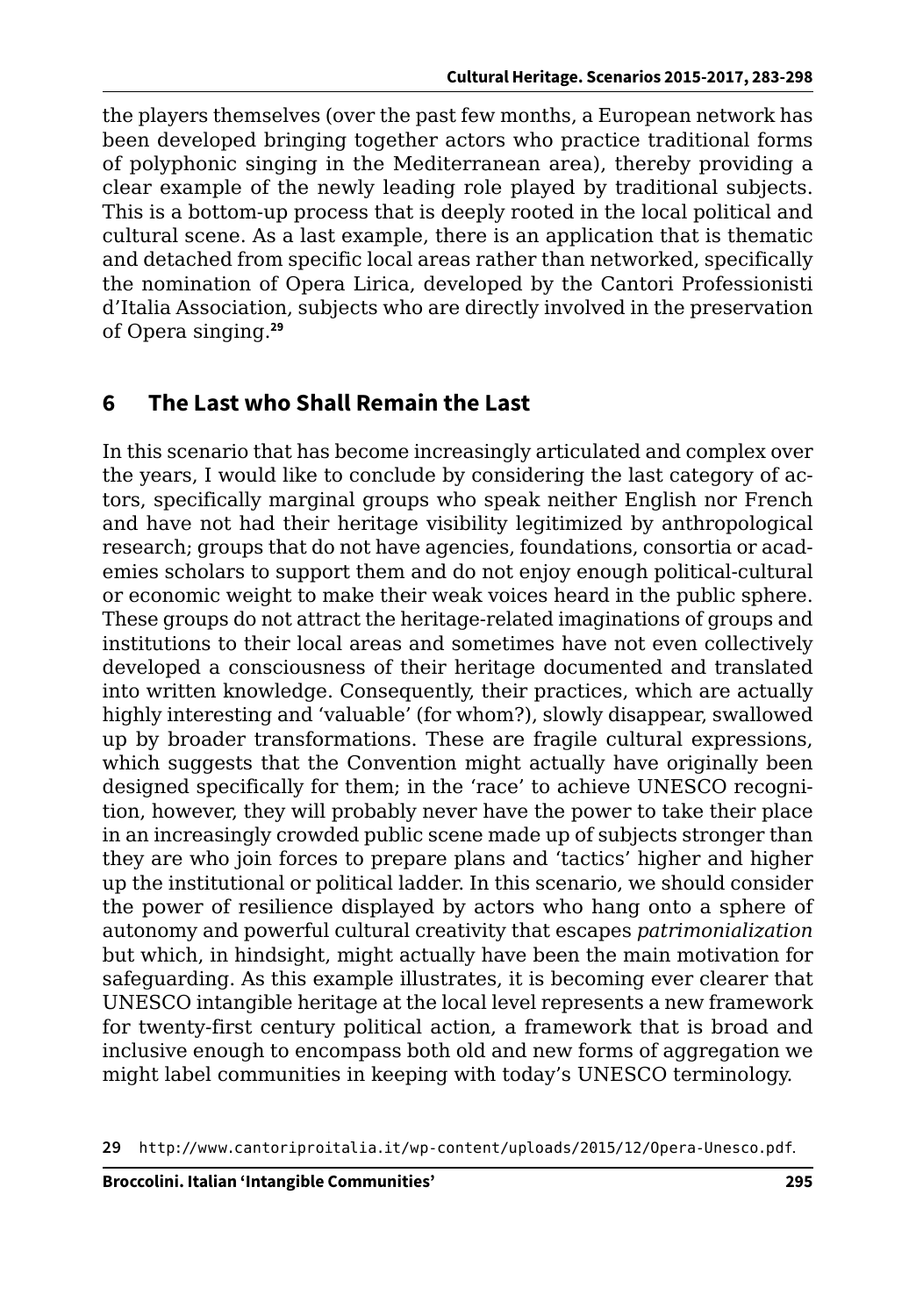### **Bibliography**

- Arizpe, Lourdes; Amescua, Cristina (eds.) (2013). *Anthropological Perspectives on Intangible Cultural Heritage*. Cham: Springer.
- Ballacchino, Katia (2012). "Unity Makes … Intangible Heritage: Italy and Network Nomination". Bendix, Regina; Eggert, Aditya; Peselmann, Arnika (eds.), *Heritage Regimes and the State*. Göttingen: Göttingen University Press, 121-140.
- Blake, Janet (2009). "UNESCO's 2003 Convention on Intangible Cultural Heritage: The Implications of Community Involvement in 'saveguarding'". Smith, Laurajane; Akagawa, Natsuko (eds.), *Intangible Heritage*. London & New York: Routledge, 45-73.
- Bortolotto, Chiara (2008), "Il processo di definizione del concetto di 'patriz monio culturale immateriale'. Elementi per una riflessione". Bortolotto Chiara (a cura di), *Il patrimonio immateriale secondo l'UNESCO: analisi e prospettive*. Roma: Istituto Poligrafico e Zecca dello Stato, 7-48.
- Bortolotto, Chiara (2008). "No folklore without the folks: il punto di vista di pupari e tenori". Bortolotto Chiara (a cura di), *Il patrimonio immateriale secondo l'UNESCO: analisi e prospettive*. Roma: Istituto Poligrafico e Zecca dello Stato, 169-215.
- Broccolini, Alessandra (2011). "L'UNESCO e gli inventari del patrimonio immateriale in Italia". *Antropologia Museale*, 28-29, 41-51.
- Broccolini, Alessandra (2012). "Intangible Cultural Heritage Scenarios within the Bureaucratic Italian State". Bendix, Regina; Eggert, Aditya; Peselmann, Arnila (eds.), *Heritage Regimes and the State*. Göttingen: Göttingen University Press, 289-308.
- Broccolini, Alessandra (2015). "Folclore, beni demoetnoantropologici e patrimonio immateriale in alcuni contesti regionali". Salvati, Mariucecia; Sciolla, Loredana (a cura di), *L'Italia e le sue regioni*, vol. 3, *Culture*. Roma: Istituto della Enciclopedia Italiana Treccani, 175-188.
- Broccolini, Alessandra (forthcoming). "Inventari scientifici e partecipazi) one nell'era del Patrimonio Culturale Immateriale: uno sguardo sulle candidature UNESCO in Italia". Meazza, Renata; Lapiccirella Zingari, Valentina (a cura di), *Il patrimonio culturale immateriale tra società civile, ricerca e istituzioni*. Milano: Regione Lombardia.
- Clemente, Pietro (2011). "L'Europa delle culture e dei progetti europei. Dall'Europa all'Unesco: il contributo dell'antropologia tra cosmo e campanile". Zagato, Lauso; Vecco, Marilena (a cura di), *Le culture dell'Europa, l'Europa della cultura*. Milano, FrancoAngeli, 72-78.
- Clifford, James (2002). "Prendere sul serio le politiche dell'identità". *Aut Aut*, n. 312, 97-114. (ed. or. 2000). "Taking Identity Politics Seriously: the Contradictory, Stony Ground*..."*. Gilroy, Paul; Grossberg, Lawrence; McRobbie, Angela (eds.), *Without Guarantees: Essays in Honour of Stuart Hall*. London: Verso Press, 94-112.